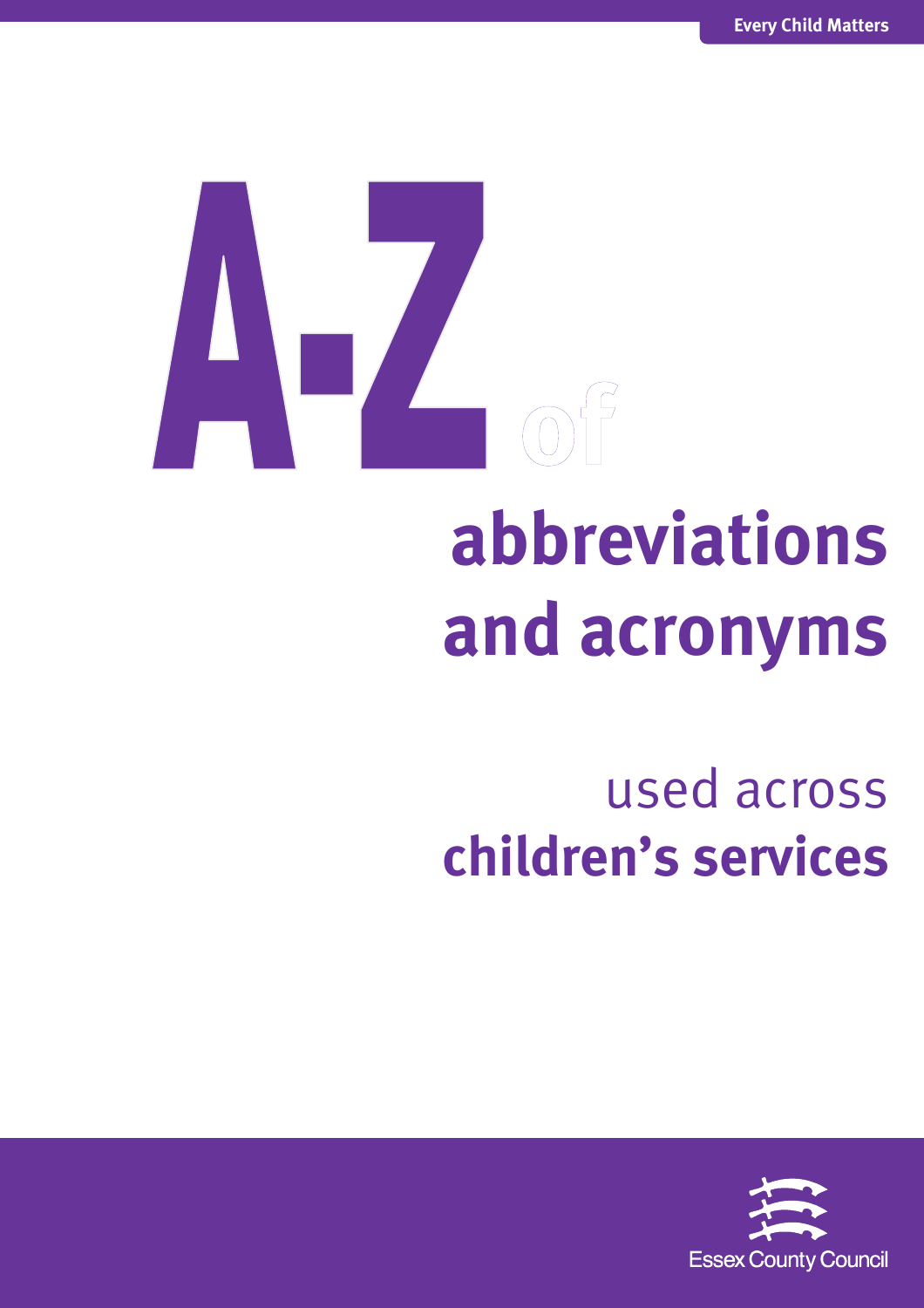## **A-Z of abbreviations and acronyms used across children's services**

In the rapidly changing world of education and social care, acronyms and abbreviations frequently come and go. This leaflet will help to keep you up to date with the main terms currently in use.

If you come across an educational or social care acronym or abbreviation that is not listed here, please email it to us with the definition to [everychildmatters@essexcc.gov.uk](mailto:everychildmatters@essexcc.gov.uk)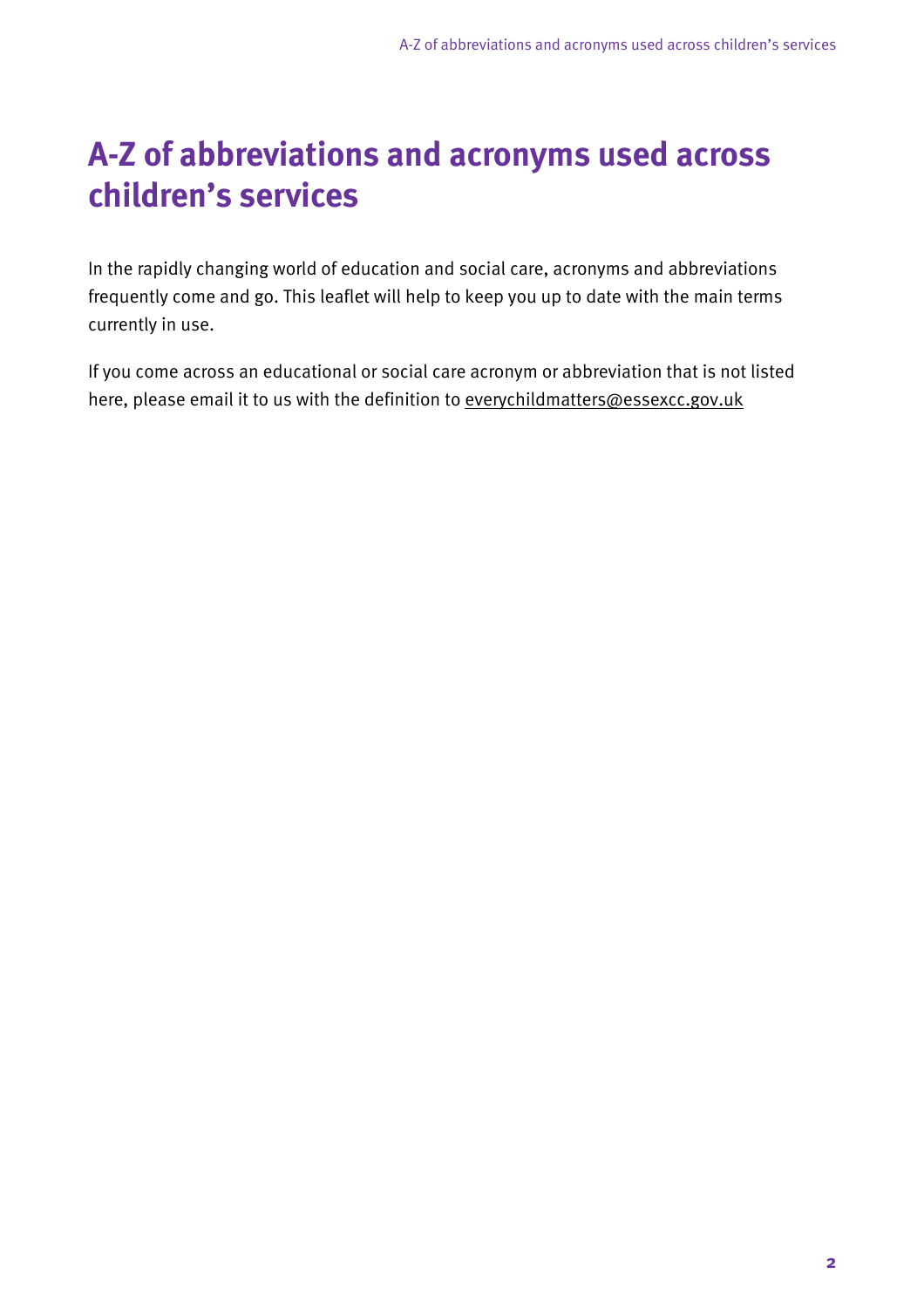| $\mathbf{A}$   |                                                                  |
|----------------|------------------------------------------------------------------|
| A <sub>2</sub> | Year 2 Advanced Level exam (GCE)                                 |
| <b>ABCs</b>    | <b>Acceptable Behaviour Contracts</b>                            |
| <b>ABE</b>     | <b>Adult Basic Education</b>                                     |
| <b>ABSSU</b>   | <b>Adult Basic Skills Strategy Unit</b>                          |
| <b>ACE</b>     | Adult continuing education                                       |
| <b>ACE</b>     | <b>Advisory Centre for Education</b>                             |
| <b>ACL</b>     | <b>Adult and Community Learning</b>                              |
| <b>ADAS</b>    | <b>Alcohol and Drug Advisory Service</b>                         |
| <b>ADD</b>     | <b>Attention Deficit Disorder</b>                                |
| <b>ADHD</b>    | Attention Deficit and Hyperactivity Disorder                     |
| <b>ADSS</b>    | <b>Association of Directors of Social Services</b>               |
| <b>AEP</b>     | Association of Educational Psychologists                         |
| <b>AFASIC</b>  | Association for All Speech Impaired Children                     |
| <b>AGPS</b>    | Average GCSE points score                                        |
| <b>AIS</b>     | <b>Advisory and Inspection Service</b>                           |
| <b>ALBSU</b>   | Adult Literacy and Basic Skills Unit                             |
| AMG            | <b>Annual Maintenance Grant</b>                                  |
| AMP            | Asset Management Plan                                            |
| <b>APA</b>     | <b>Annual Performance Assessment</b>                             |
| <b>APEL</b>    | Accreditation of Prior and Experiential Learning                 |
| <b>APL</b>     | <b>Accreditation of Prior Learning</b>                           |
| <b>AS</b>      | <b>Advanced Subsidiary (GCE)</b>                                 |
| <b>ASB</b>     | Aggregated Schools Budget (ref. LMS)                             |
| <b>ASBOs</b>   | <b>Anti-Social Behaviour Orders</b>                              |
| <b>ASDAN</b>   | Award Scheme Development and Accreditation Network               |
| <b>ASESME</b>  | <b>Association of Special Education Senior Managers in Essex</b> |
| <b>ASHE</b>    | Association of Secondary Heads in Essex                          |
| <b>AST</b>     | <b>Advanced Skills Teacher</b>                                   |
| <b>AVCE</b>    | <b>Advanced Vocational Certificate of Education</b>              |
| <b>AWPU</b>    | Age Weighted Pupil Unit                                          |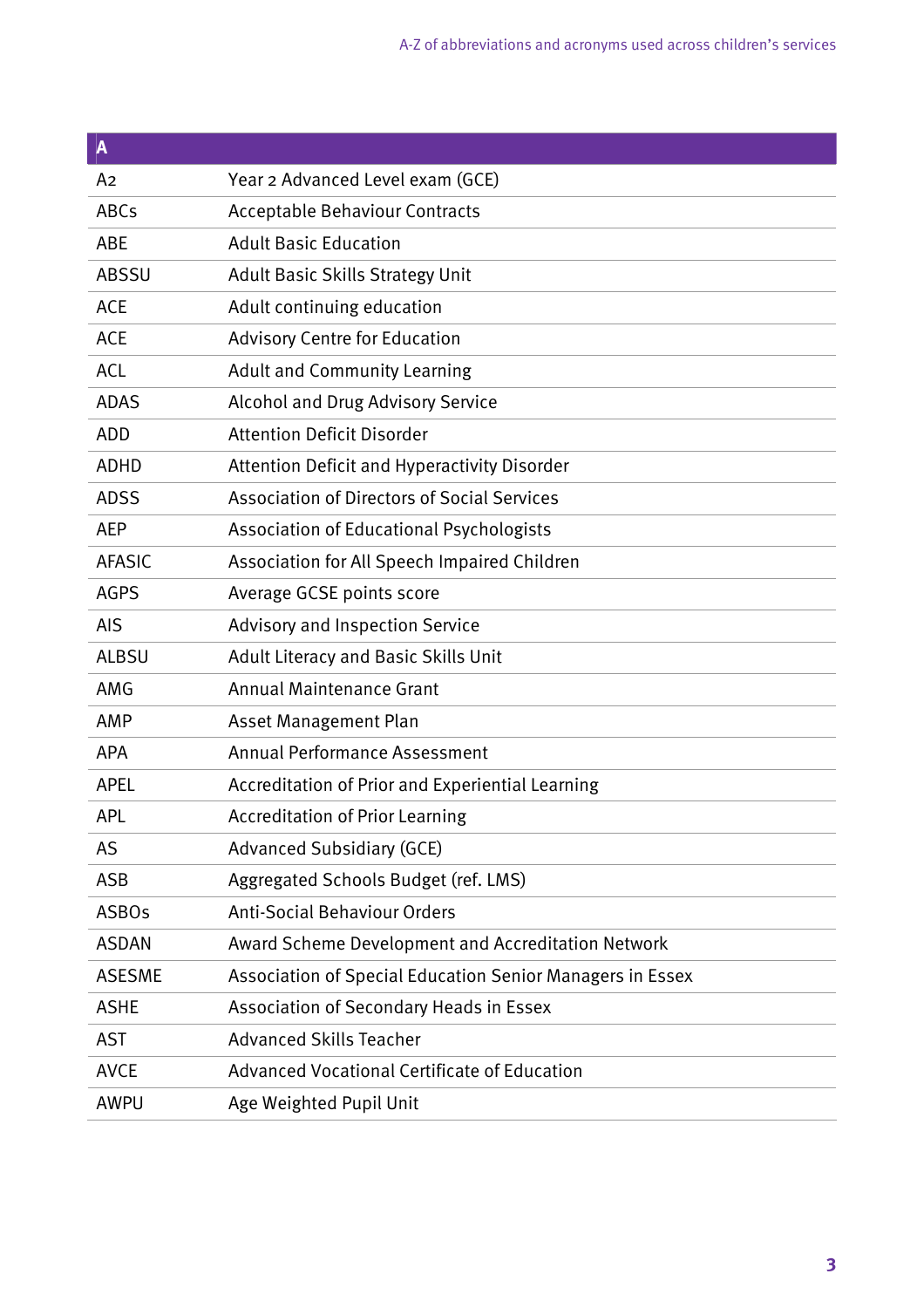| B              |                                                                 |
|----------------|-----------------------------------------------------------------|
| <b>BAAF</b>    | <b>British Association for Adoption and Fostering</b>           |
| <b>BECTA</b>   | <b>British Educational Communications and Technology Agency</b> |
| <b>BEM</b>     | <b>Black and Ethnic Minority</b>                                |
| <b>BESD</b>    | Behavioural, Emotional and Social Difficulty                    |
| <b>BIP</b>     | <b>Behaviour and Improvement Projects</b>                       |
| <b>BME</b>     | <b>Black, Minority Ethnic</b>                                   |
| <b>BSF</b>     | <b>Building Schools for the Future</b>                          |
| <b>BSL</b>     | British Sign Language                                           |
| <b>BTEC</b>    | <b>Business and Technical Education Council</b>                 |
| <b>BVPI</b>    | Best Value Performance Indicator                                |
| <b>BVPP</b>    | Best Value Performance Plan                                     |
| $\mathsf{C}$   |                                                                 |
| C&FCS          | <b>Child &amp; Family Consultation Service</b>                  |
| C&G            | <b>City and Guilds</b>                                          |
| <b>CAFCASS</b> | <b>Child and Family Court Advisory Support Service</b>          |
| <b>CAMHS</b>   | <b>Child and Adolescent Mental Health Services</b>              |
| <b>CCPR</b>    | <b>Central Council of Physical Recreation</b>                   |
| <b>CDC</b>     | <b>Curriculum Development Centre</b>                            |
| <b>CDRP</b>    | <b>Crime and Disorder Reduction Partnerships</b>                |
| <b>CDT</b>     | Craft, Design and Technology                                    |
| <b>CFCS</b>    | <b>Child and Family Consultation Service</b>                    |
| <b>CHI</b>     | <b>Commission for Healthcare Improvements</b>                   |
| <b>CIN</b>     | Children In Need                                                |
| <b>CIPFA</b>   | Chartered Institute of Public Finance and Accounting            |
| <b>CIS</b>     | <b>Children's Information Service</b>                           |
| <b>CLA</b>     | Children Looked After                                           |
| <b>CPA</b>     | <b>Comprehensive Performance Assessment</b>                     |
| <b>CPD</b>     | <b>Continuing Professional Development</b>                      |
| <b>CPR</b>     | <b>Child Protection Register</b>                                |
| <b>CPS</b>     | <b>Corporate Parenting Service</b>                              |
| <b>CRB</b>     | <b>Criminal Records Bureau</b>                                  |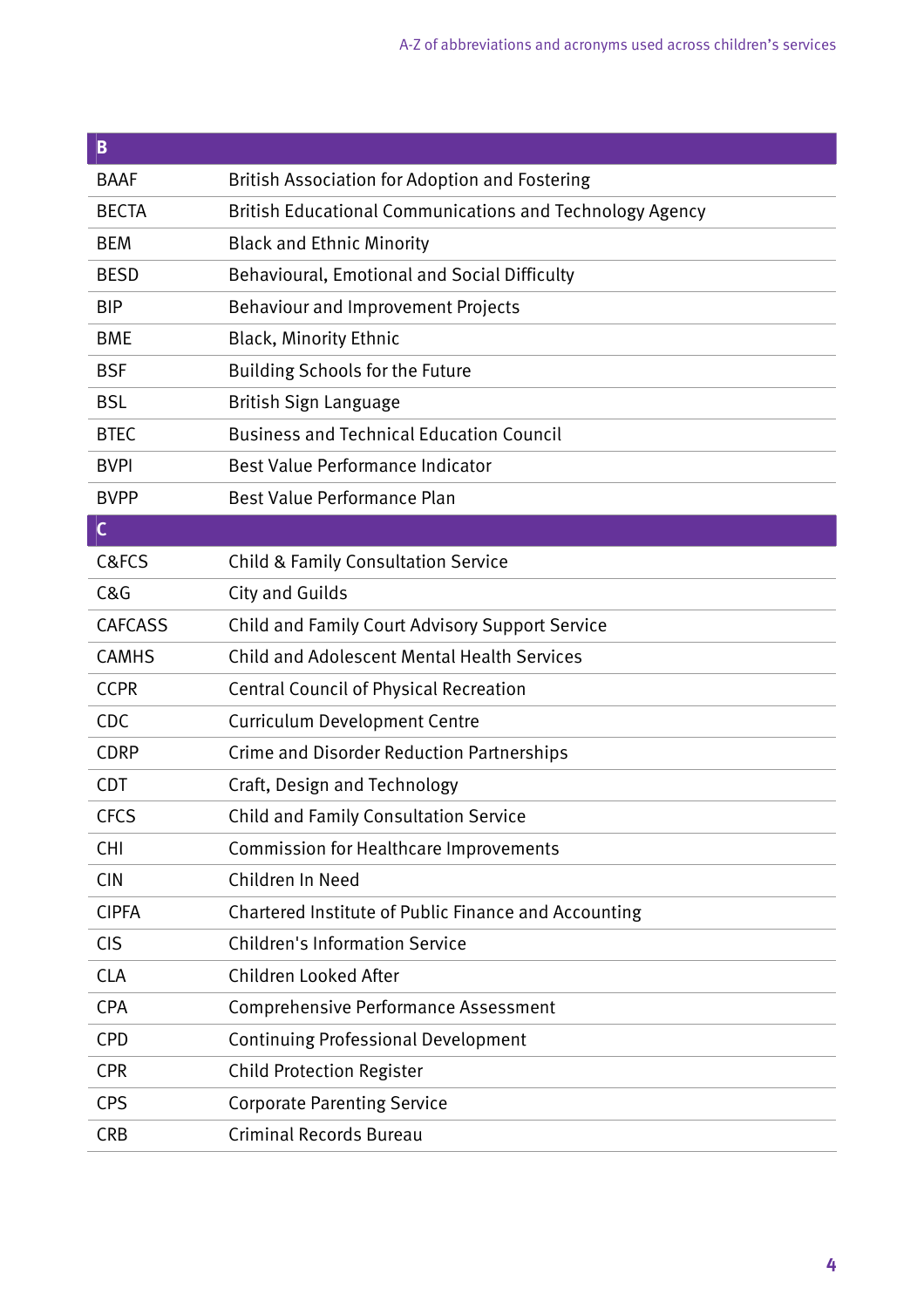| <b>CRDP</b>  | <b>Crime and Disorder Reduction Partnership</b>        |
|--------------|--------------------------------------------------------|
| <b>CRE</b>   | <b>Commission for Racial Equality</b>                  |
| <b>CSCI</b>  | <b>Commission for Social Care Inspection</b>           |
| <b>CTC</b>   | <b>City Technology College</b>                         |
| <b>CWD</b>   | <b>Children with Disabilities</b>                      |
| <b>CYPP</b>  | Children and Young People Plan                         |
| <b>CYPSP</b> | Children & Young People's Strategic Partnership        |
| D            |                                                        |
| <b>DAAT</b>  | Drug and Alcohol Action Team                           |
| <b>DAG</b>   | <b>Development Action Group</b>                        |
| <b>DARG</b>  | Drugs and Alcohol Reference Group                      |
| <b>DDA</b>   | <b>Disability Discrimination Act</b>                   |
| <b>DfES</b>  | Department for Education and Skills                    |
| <b>DHT</b>   | <b>Deputy Head Teacher</b>                             |
| DI           | Dyslexia Institute                                     |
| <b>DOH</b>   | Department of Health                                   |
|              |                                                        |
| DV           | <b>Domestic Violence</b>                               |
| E            |                                                        |
| E2E          | <b>Entry to Employment</b>                             |
| E2L          | English as a Second Language                           |
| EAL          | English as an Additional Language                      |
| EAZ          | <b>Education Action Zone</b>                           |
| EBD          | <b>Emotional and Behavioural Difficulties</b>          |
| <b>EBSD</b>  | <b>Emotional Behavioural and Social Difficulties</b>   |
| ECC          | <b>Essex County Council</b>                            |
| <b>ECM</b>   | <b>Every Child Matters</b>                             |
| <b>ECVYS</b> | <b>Essex Council for Voluntary Youth Services</b>      |
| <b>EEDA</b>  | East of England Development Agency                     |
| EFL          | English as a Foreign Language                          |
| <b>EFPTA</b> | <b>Essex Federation of Parent Teacher Associations</b> |
| EGfL         | <b>Essex Grid for Learning</b>                         |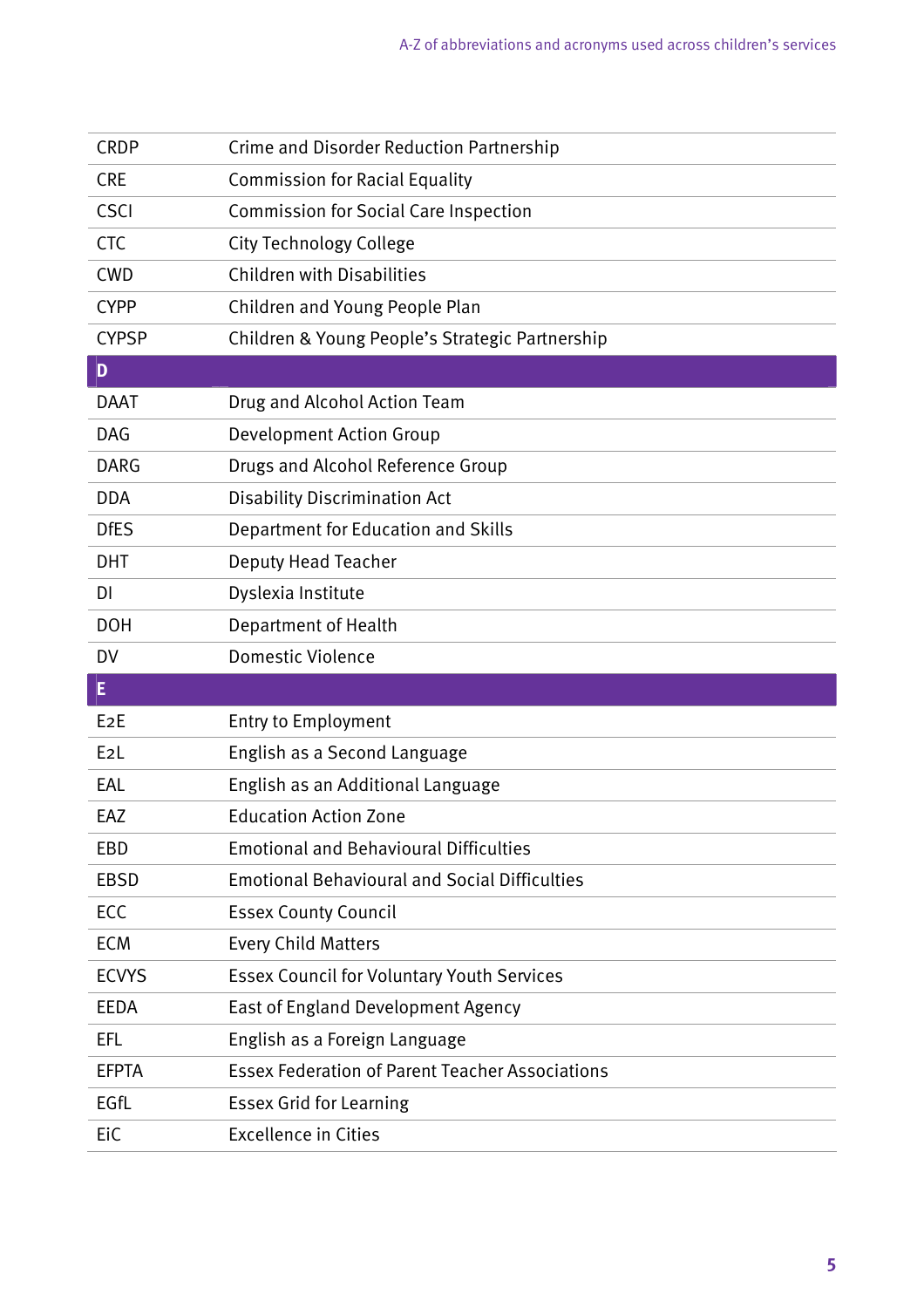| <b>EMAG</b>  | <b>Ethnic Minority Achievement Grant</b>                                    |
|--------------|-----------------------------------------------------------------------------|
| <b>EMAS</b>  | <b>Ethnic Minority Achievement Service</b>                                  |
| <b>EOTAS</b> | <b>Education Other Than At School</b>                                       |
| EP           | <b>Educational Psychologist</b>                                             |
| <b>EPHA</b>  | <b>Essex Primary Heads Association</b>                                      |
| <b>EPPI</b>  | Evidence for Policy and Practice Information and Coordination Centre (DfEE) |
| <b>EPSI</b>  | <b>Essex Primary School Improvement</b>                                     |
| <b>ESA</b>   | <b>Essex Stages of Assessment</b>                                           |
| ESA+         | <b>Essex School Action Plus</b>                                             |
| <b>ESG</b>   | <b>Education Support Grant</b>                                              |
| <b>ESGA</b>  | <b>Essex School Governor Association</b>                                    |
| <b>ESL</b>   | English as a Second Language                                                |
| <b>ESO</b>   | <b>Education Supervision Order</b>                                          |
| <b>ESOL</b>  | English for Speakers of Other Languages                                     |
| <b>EST</b>   | Essex, Southend and Thurrock                                                |
| <b>EWO</b>   | <b>Education Welfare Officer</b>                                            |
| <b>EWS</b>   | <b>Education Welfare Service</b>                                            |
| EY           | <b>Early Years</b>                                                          |
| <b>EYDCP</b> | Early Years Development and Childcare Partnerships                          |
| <b>EYDP</b>  | <b>Early Years Development Plan</b>                                         |
| F            |                                                                             |
| FE           | Forms of Entry                                                              |
| FE           | <b>Further Education</b>                                                    |
| <b>FIS</b>   | <b>Financial Information Systems</b>                                        |
| <b>FLARE</b> | Forum for Learning and Research Enquiry                                     |
| Fol          | Freedom of Information                                                      |
| <b>FS</b>    | <b>Foundation Stage</b>                                                     |
| <b>FSM</b>   | <b>Free School Meals</b>                                                    |
| <b>FSP</b>   | <b>Foundation Stage Profile</b>                                             |
| <b>FSS</b>   | <b>Formula Spending Share</b>                                               |
| FT           | Full-time                                                                   |
| <b>FTE</b>   | <b>Full-time Equivalent</b>                                                 |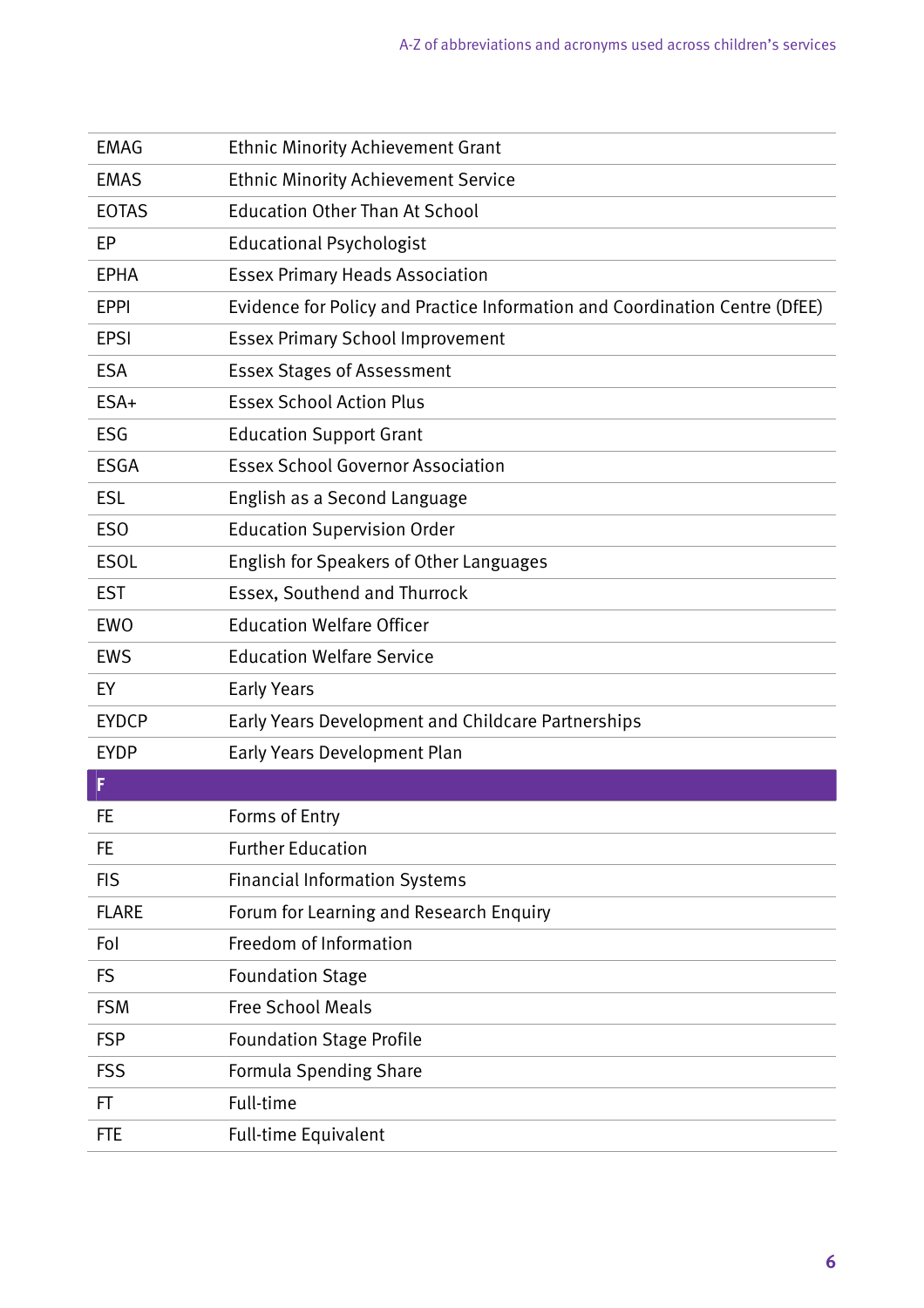| G               |                                                    |
|-----------------|----------------------------------------------------|
| <b>GCE</b>      | General Certificate of Education (A and AS levels) |
| <b>GCSE</b>     | <b>General Certificate of Secondary Education</b>  |
| GNVQ            | <b>General National Vocational Qualifications</b>  |
| GO-EAST         | Government Office for the East of England          |
| GTC             | <b>General Teaching Council</b>                    |
| GTP             | <b>Graduate Teacher Programme</b>                  |
| н               |                                                    |
| НE              | <b>Higher Education</b>                            |
| <b>HEA</b>      | <b>Health Education Authority</b>                  |
| <b>HEADLAMP</b> | Headteachers' Leadership and Management Programme  |
| <b>HEAs</b>     | <b>Home Education Advisors</b>                     |
| <b>HEAS</b>     | Home Educator's Advisory Service                   |
| <b>HEFCE</b>    | Higher Education Funding Council for England       |
| HEI             | <b>Higher Education Institution</b>                |
| HI              | <b>Hearing Impaired</b>                            |
| <b>HLTA</b>     | <b>Higher Level Teaching Assistants</b>            |
| <b>HMCI</b>     | Her Majesty's Chief Inspector                      |
| HMI             | Her Majesty's Inspector of Schools                 |
| <b>HNC</b>      | <b>Higher National Certificate</b>                 |
| <b>HND</b>      | <b>Higher National Diploma</b>                     |
|                 |                                                    |
| IAG             | Information, Advice and Guidance (DfEE)            |
| ΙB              | <b>International Baccalaureate</b>                 |
| ICT             | Information and Communications Technology          |
| <b>IDeA</b>     | Improvement and Development Agency                 |
| <b>IEP</b>      | <b>Individual Education Plan</b>                   |
| <b>liP</b>      | Investors in People                                |
| <b>IKM</b>      | Information and Knowledge Management               |
| ILA             | <b>Individual Learning Accounts</b>                |
| <b>IMD</b>      | Index of Multiple Deprivation                      |
| <b>INSET</b>    | In-Service Education and Training                  |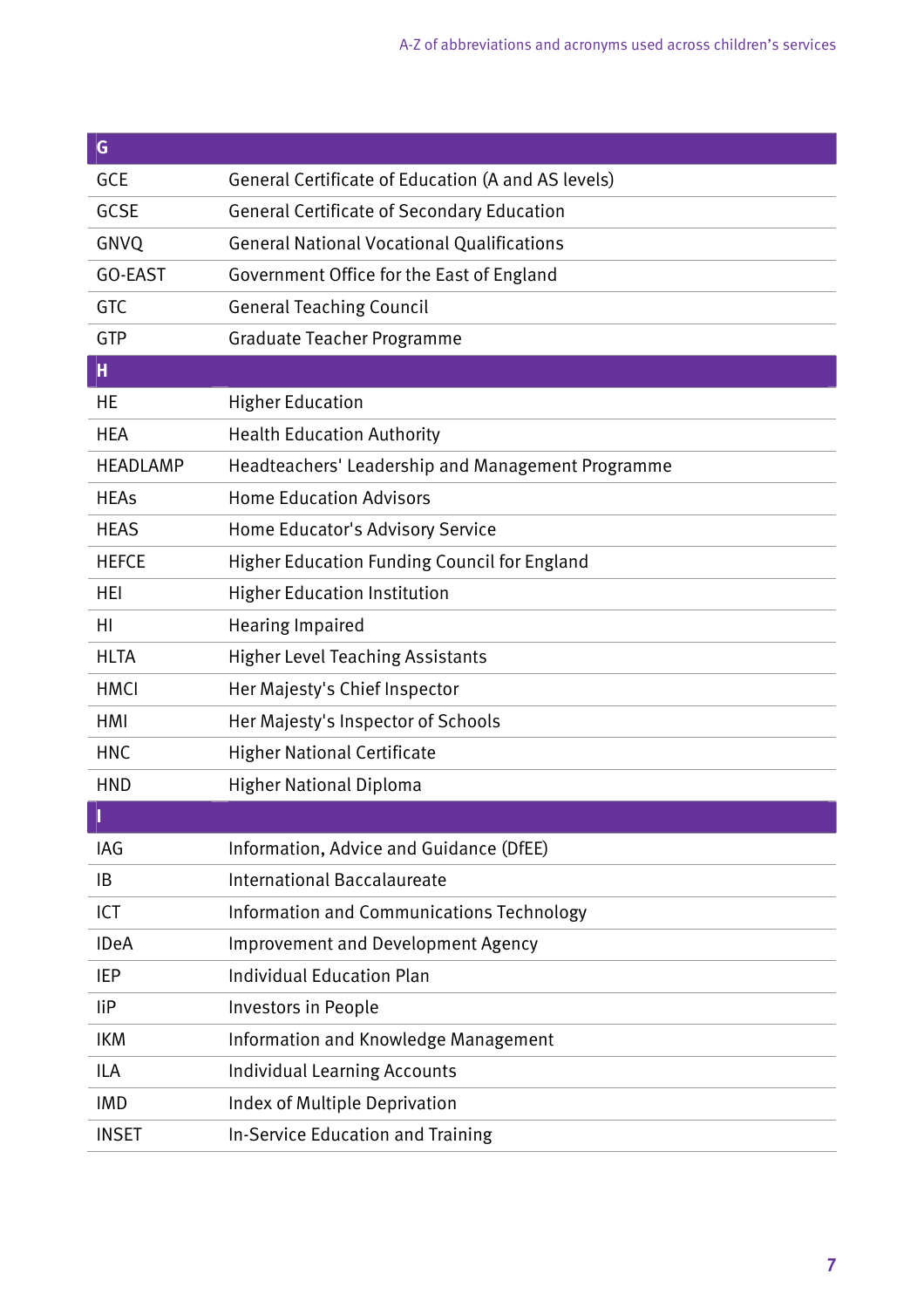| <b>IPF</b>             | Institute of Public Finance                    |
|------------------------|------------------------------------------------|
| <b>IPPR</b>            | Institute of Public Policy Research            |
| IQ                     | Intelligence Quotient                          |
| <b>ISA</b>             | <b>Information Sharing and Assessment</b>      |
| <b>ISB</b>             | <b>Individual Schools Budget</b>               |
| <b>ISC</b>             | Independent Schools Council                    |
| <b>ISDD</b>            | Institute for the Study of Drug Dependence     |
| <b>ISIS</b>            | <b>Independent Schools Information Service</b> |
| <b>ISR</b>             | <b>Individualised Student Record</b>           |
| <b>ISS</b>             | <b>Integrated Support Service</b>              |
| <b>ISSP</b>            | Independent / State School Partnerships (DfES) |
| $\mathsf{I}\mathsf{T}$ | <b>Information Technology</b>                  |
| ITT                    | <b>Initial Teacher Training</b>                |
| J                      |                                                |
| <b>JAR</b>             | Joint Area Review                              |
| JNC                    | Joint National Council                         |
| $\mathbf K$            |                                                |
| KITT                   | Keeping in Touch with Teaching                 |
| <b>KPI</b>             | Key Performance Indicator                      |
| KS <sub>1,2,3,4</sub>  | Key Stage 1, 2, 3, 4                           |
|                        |                                                |
| LA                     | <b>Local Authority</b>                         |
| LAA                    | Local Area Agreement                           |
| LAA                    | <b>Local Authority Association</b>             |
| LAC                    | Local Authority Circular                       |
| LAC                    | Looked after Children                          |
| <b>LCJB</b>            | <b>Local Criminal Justice Board</b>            |
| LDG                    | <b>Local Delivery Group</b>                    |
| <b>LEAWARDS</b>        |                                                |
|                        | <b>Local Education Authority Awards System</b> |
| LGA                    | <b>Local Government Association</b>            |
| <b>LMS</b>             | <b>Local Management of Schools</b>             |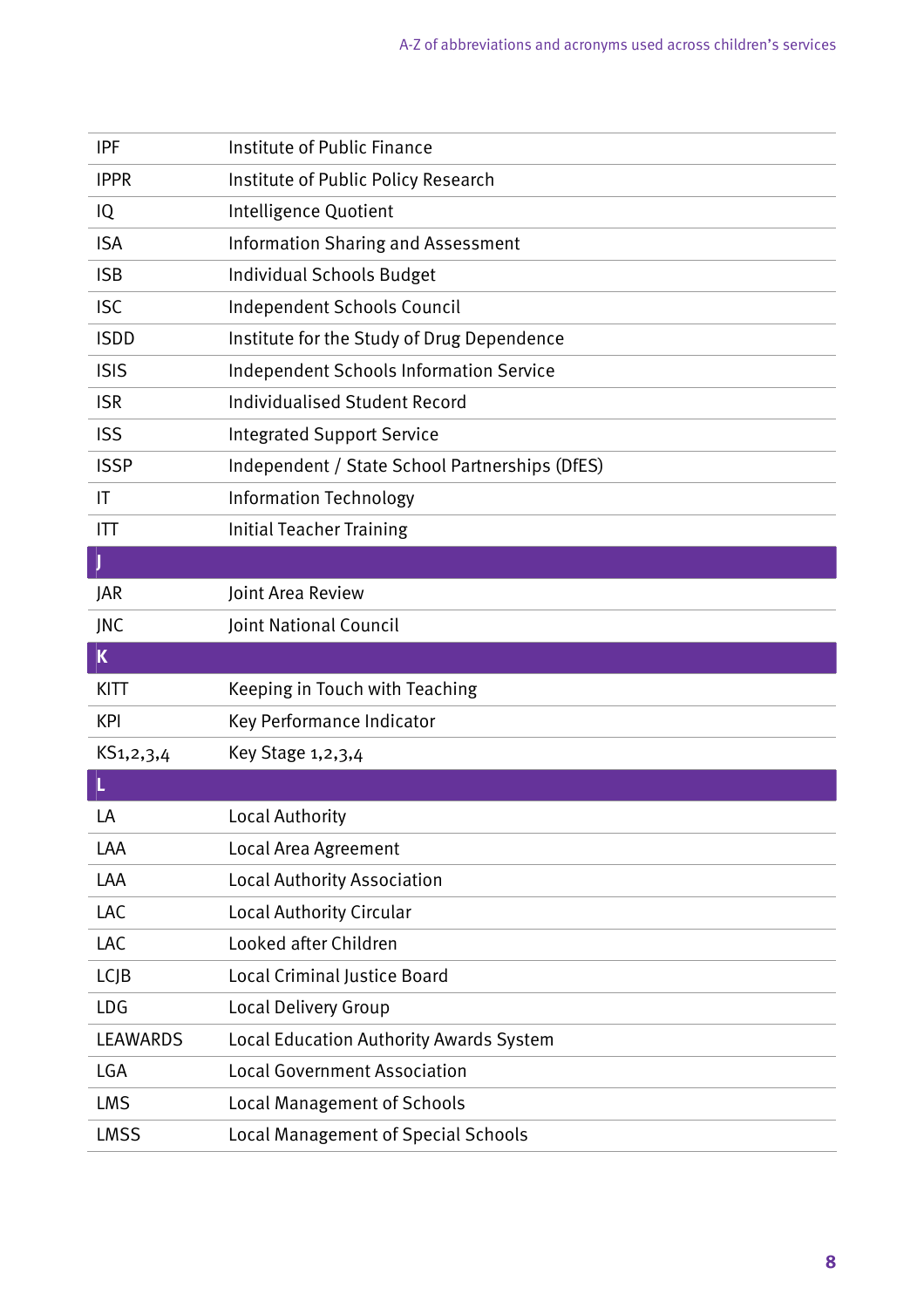| <b>LPSA</b>   | Local Public Service Agreement                                           |
|---------------|--------------------------------------------------------------------------|
| <b>LPSH</b>   | Leadership Programme for Serving Heads                                   |
| <b>LSA</b>    | <b>Learning Support Assistant</b>                                        |
| <b>LSB</b>    | Local Schools Budget                                                     |
| <b>LSC</b>    | Learning and Skills Council                                              |
| <b>LSDA</b>   | Learning and Skills Development Agency                                   |
| LSI           | <b>Local Schools Information</b>                                         |
| <b>LSPs</b>   | Local Strategic Partnerships                                             |
| LSU           | <b>Learning Support Unit</b>                                             |
| M             |                                                                          |
| <b>MDA</b>    | Mid-Day Assistant                                                        |
| <b>MFL</b>    | Modern Foreign Language                                                  |
| <b>MIS</b>    | <b>Management Information System</b>                                     |
| <b>MISE</b>   | <b>Management Information Systems in Education</b>                       |
| <b>MLA</b>    | <b>Modern Languages Association</b>                                      |
| <b>MLD</b>    | <b>Moderate Learning Difficulties</b>                                    |
|               |                                                                          |
| <b>MPG</b>    | <b>Main Professional Grade</b>                                           |
| $\mathbf N$   |                                                                          |
| <b>NAEIAC</b> | National Association of Educational Inspectors, Advisers and Consultants |
| <b>NAHT</b>   | <b>National Association of Head Teachers</b>                             |
| <b>NAO</b>    | <b>National Audit Office</b>                                             |
| <b>NASEN</b>  | National Association for Special Educational Needs                       |
| <b>NASS</b>   | National Asylum Support Service                                          |
| <b>NASUWT</b> | National Association of School Masters Union of Women Teachers           |
| <b>NATE</b>   | National Association for Teaching English                                |
| <b>NATFHE</b> | National Association of Teachers in Further and Higher Education         |
| <b>NbM</b>    | <b>Network for Black Managers</b>                                        |
| <b>NC</b>     | <b>National Curriculum</b>                                               |
| <b>NCATE</b>  | National Council for the Accreditation of Teacher Education              |
| <b>NCB</b>    | National Children's Bureau                                               |
| <b>NCET</b>   | National Council for Educational Technology                              |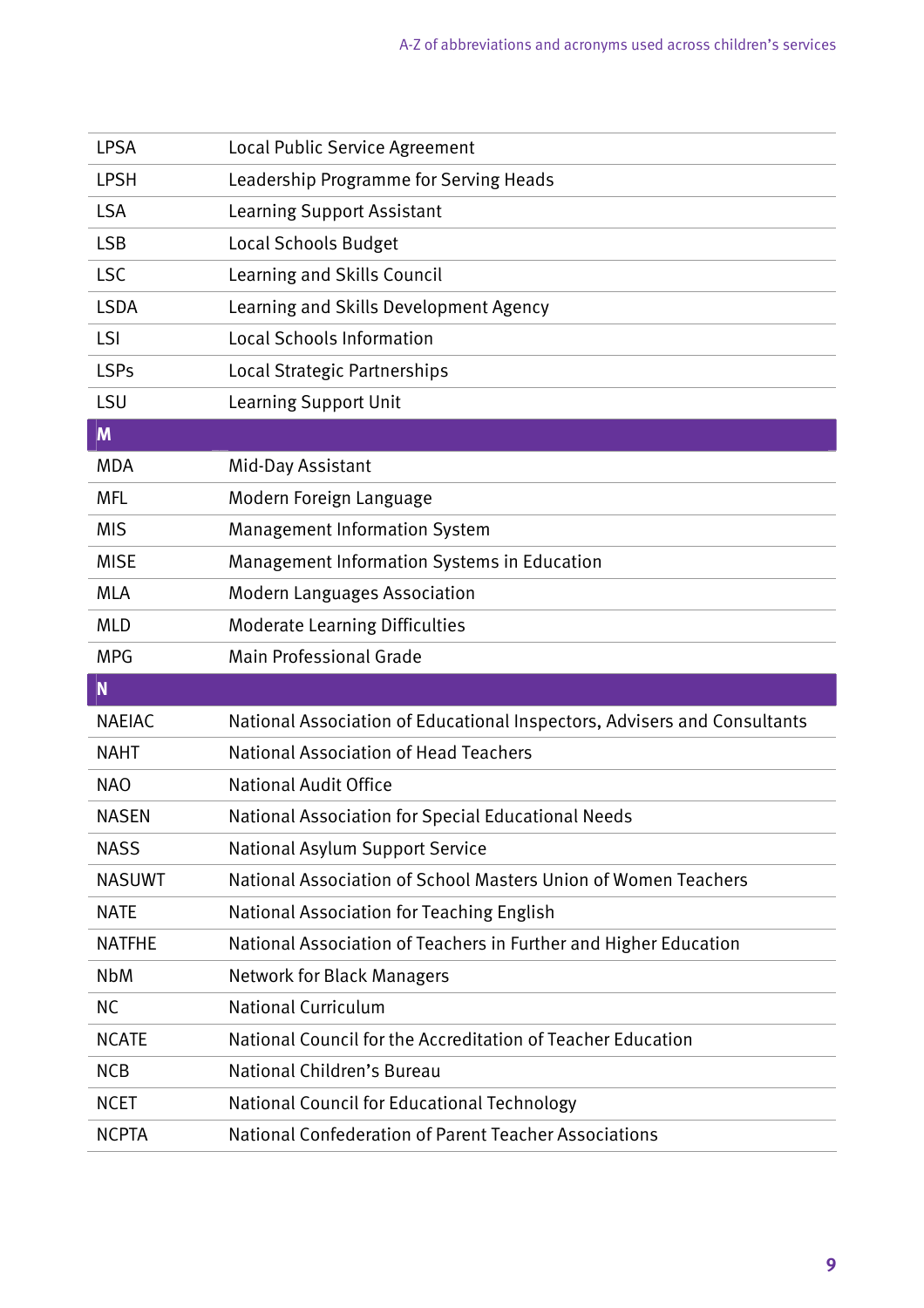| <b>NCSL</b>  | National College for School Leadership                     |
|--------------|------------------------------------------------------------|
| <b>NCVO</b>  | National Council for Voluntary Organisations               |
| <b>NCVQ</b>  | National Council for Vocational Qualifications             |
| <b>NDS</b>   | New Deal for Schools (budget)                              |
| <b>NEC</b>   | <b>National Extension College</b>                          |
| <b>NEET</b>  | Not in Education, Employment or Training                   |
| <b>NFER</b>  | National Foundation for Educational Research               |
| <b>NGfL</b>  | <b>National Grid for Learning</b>                          |
| <b>NHS</b>   | <b>National Health Service</b>                             |
| <b>NIA</b>   | Number Intended to Admit                                   |
| <b>NIACE</b> | National Institute of Adult Continuing Education           |
| <b>NICE</b>  | National Institute for Clinical Excellence                 |
| <b>NJC</b>   | <b>National Joint Council</b>                              |
| <b>NLC</b>   | Neighbourhood Learning Centre                              |
| <b>NLGN</b>  | <b>New Local Government Network</b>                        |
| <b>NLNS</b>  | National Literacy and National Numeracy Strategies         |
| <b>NMSS</b>  | Non-maintained special school                              |
| <b>NNEB</b>  | National Nursery Examination Board                         |
| <b>NOR</b>   | Number on Roll (ref. pupils)                               |
| <b>NPQH</b>  | National Professional Qualifications for Headship          |
| <b>NPS</b>   | National Pay Spine (teachers)                              |
| <b>NQT</b>   | <b>Newly Qualified Teachers</b>                            |
| <b>NRA</b>   | <b>National Record of Achievement</b>                      |
| <b>NSF</b>   | <b>National Service Framework</b>                          |
| <b>NSPCC</b> | National Society for the Prevention of Cruelty to Children |
| <b>NSSM</b>  | <b>Nutritional Standards for School Meals</b>              |
| <b>NTA</b>   | <b>Non-Teaching Assistant</b>                              |
| <b>NUS</b>   | <b>National Union of Students</b>                          |
| <b>NUT</b>   | <b>National Union of Teachers</b>                          |
| <b>NVQ</b>   | <b>National Vocational Qualifications</b>                  |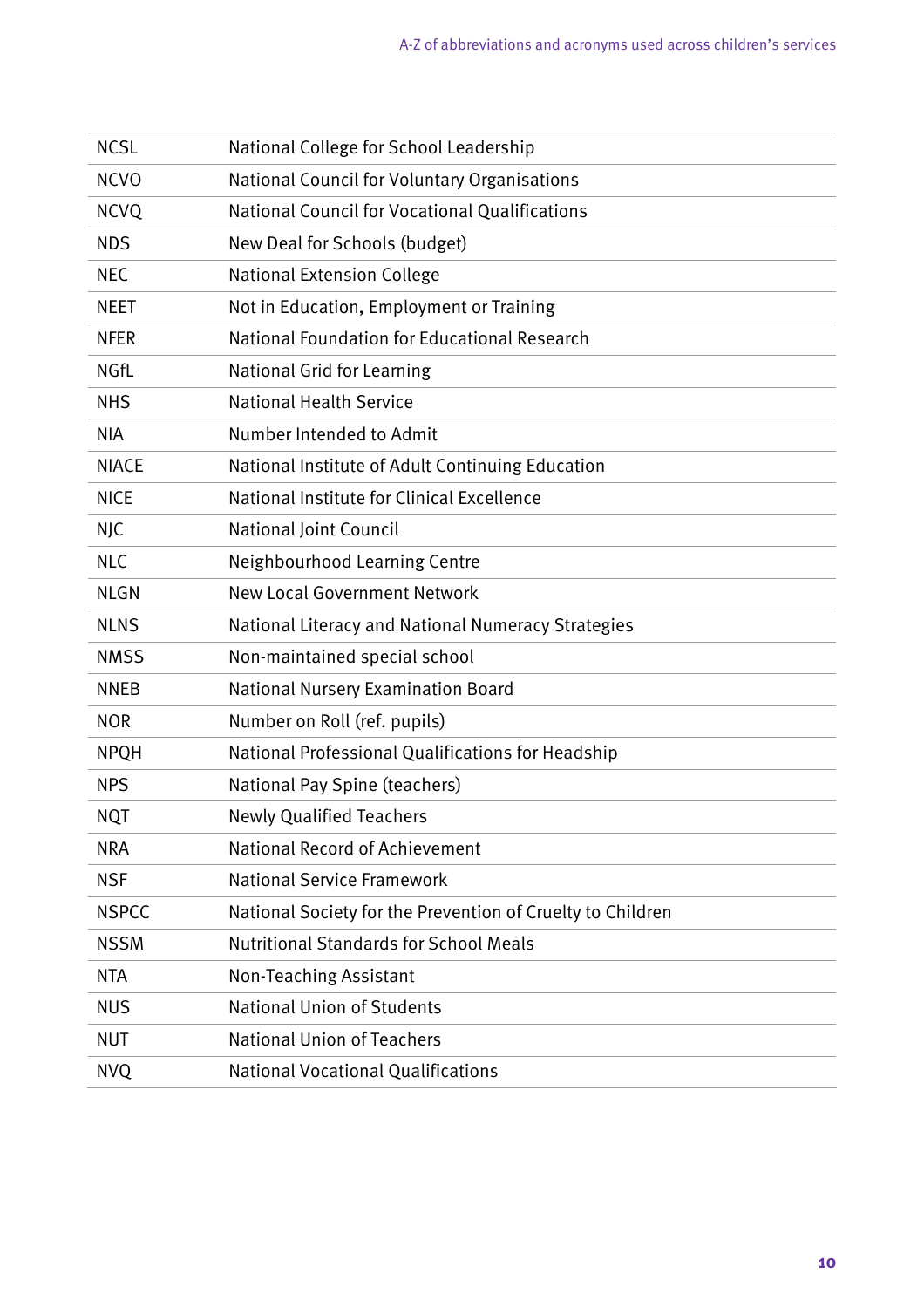| $\mathbf{o}$  |                                                         |
|---------------|---------------------------------------------------------|
| <b>ODPM</b>   | Office of the Deputy Prime Minister                     |
| <b>OECD</b>   | Organisation for Economics co-operation and Development |
| <b>OFFA</b>   | Office for Fair Access (higher education)               |
| <b>Ofsted</b> | Office for Standards in Education                       |
| <b>OGC</b>    | <b>Office for Government Commerce</b>                   |
| <b>OLC</b>    | <b>Open Learning Centre</b>                             |
| <b>OLD</b>    | <b>Other Learning Difficulties</b>                      |
| <b>OMR</b>    | <b>Optical Mark Reader</b>                              |
| <b>ONC</b>    | <b>Ordinary National Certificate</b>                    |
| <b>OND</b>    | <b>Ordinary National Diploma</b>                        |
| <b>ONS</b>    | <b>Office for National Statistics</b>                   |
| <b>OT</b>     | <b>Occupational Therapy</b>                             |
| 0TT           | <b>Overseas Trained Teachers</b>                        |
| OU            | <b>Open University</b>                                  |
| P             |                                                         |
| PA            | <b>Connexions Personal Adviser</b>                      |
| PAA           | <b>Planning and Admission Advisors</b>                  |
| <b>PACE</b>   | Police and Criminal Evidence Act 1984                   |
| PAF           | <b>Performance Assessment Framework</b>                 |
| <b>PANDAs</b> | Performance and Assessment Reports                      |
| <b>PAPB</b>   | Positive Approaches to Pupil Behaviour                  |
| <b>PAR</b>    | <b>Pupil Attendance Record</b>                          |
| PAT           | <b>Professional Association of Teachers</b>             |
| PAT           | <b>Pupil Achievement Tracker</b>                        |
| <b>PCT</b>    | <b>Primary Care Trust</b>                               |
| <b>PD</b>     | Physical Difficulty/Disability                          |
| <b>PDF</b>    | <b>Portable Document Format</b>                         |
| <b>PDG</b>    | <b>Policy Development Group</b>                         |
| <b>PE</b>     | <b>Physical Education</b>                               |
| <b>PELL</b>   | Post-16 Education & Lifelong Learning                   |
| <b>PEP</b>    | <b>Personal Education Plan</b>                          |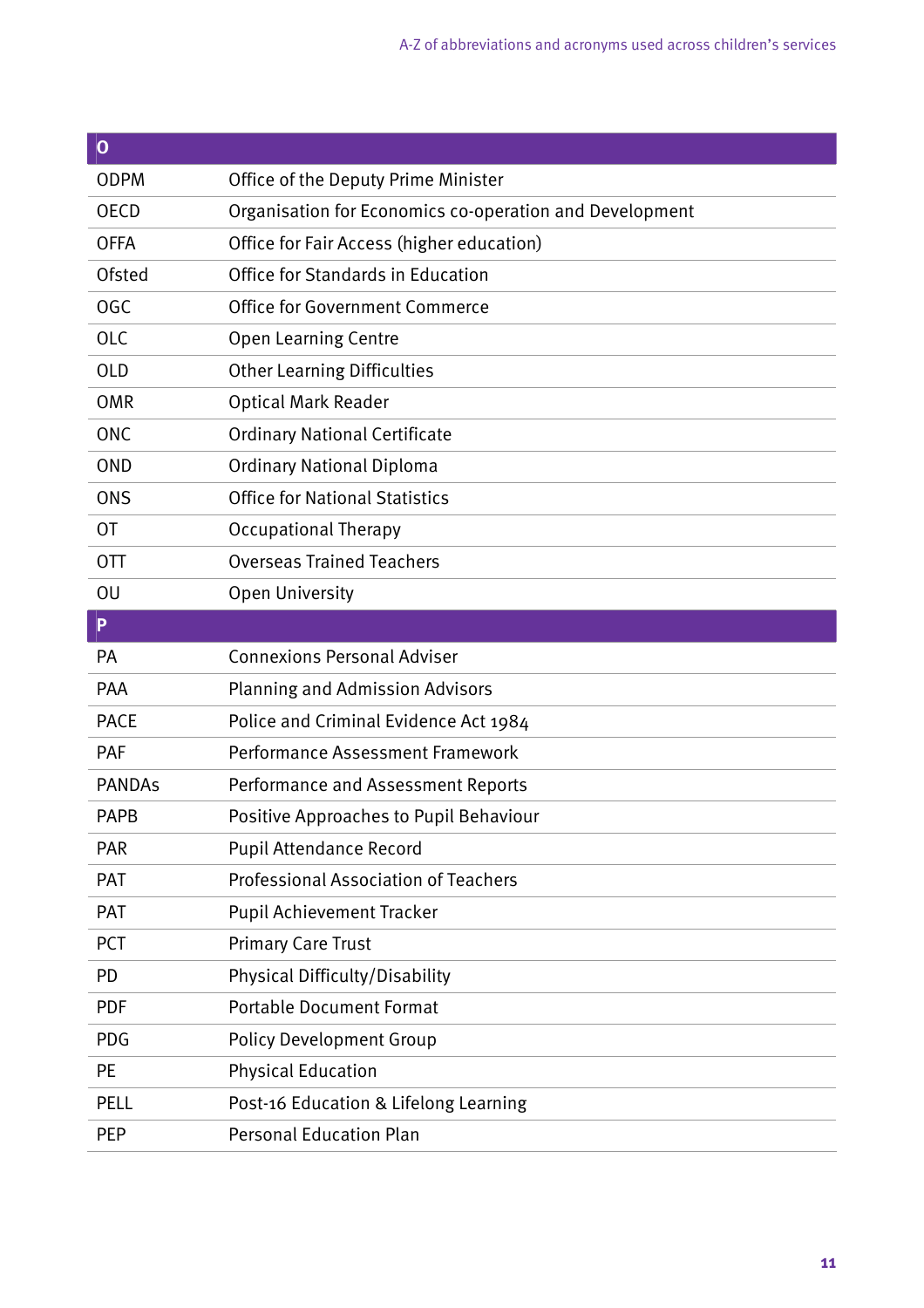| PFI          | Private Finance Initiative                     |
|--------------|------------------------------------------------|
| <b>PGCE</b>  | Post Graduate Certificate of Education         |
| <b>PGR</b>   | <b>Parent Governor Representative</b>          |
| PH           | <b>Physically Handicapped</b>                  |
| <b>PHAT</b>  | Personal High Achieving Targets                |
| PI           | Performance Indicators                         |
| <b>PICSI</b> | Pre-Inspection Context and School Indicators   |
| <b>PISA</b>  | Programme for International Student Assessment |
| <b>PIT</b>   | <b>Pool of Inactive Teachers</b>               |
| PIT          | <b>Primary Intervention Team</b>               |
| <b>PLASC</b> | Pupil Level Annual Schools' Census             |
| <b>PMLD</b>  | Profound and Multiple Learning Difficulties    |
| <b>PMR</b>   | Performance Management Review                  |
| PNI          | Physical and Neurological Impairments          |
| <b>PNS</b>   | <b>Primary National Strategy</b>               |
| <b>POPO</b>  | Prolific and Other Priority Offenders          |
| <b>POS</b>   | Programme of Study                             |
|              |                                                |
| <b>PPA</b>   | Planning, Preparation and Assessment           |
| <b>PPA</b>   | Pre-School Playgroups Association              |
| <b>PPO</b>   | Persistent and Priority Offender               |
| <b>PPP</b>   | <b>Public Private Partnership</b>              |
| <b>PPS</b>   | <b>Parent Partnerships Scheme</b>              |
| <b>PRG</b>   | <b>Project Review Group</b>                    |
| <b>PRG</b>   | <b>Pupil Retention Grant</b>                   |
| <b>PRP</b>   | Performance Related Pay                        |
| <b>PRU</b>   | Pupil Referral Unit                            |
| <b>PSA</b>   | <b>Public Service Agreement</b>                |
| <b>PSA</b>   | <b>Parent Staff Association</b>                |
| <b>PSB</b>   | Potential Schools Budget (ref. LMS)            |
| <b>PSC</b>   | <b>Public Sector Comparator</b>                |
| <b>PSE</b>   | <b>Personal and Social Education</b>           |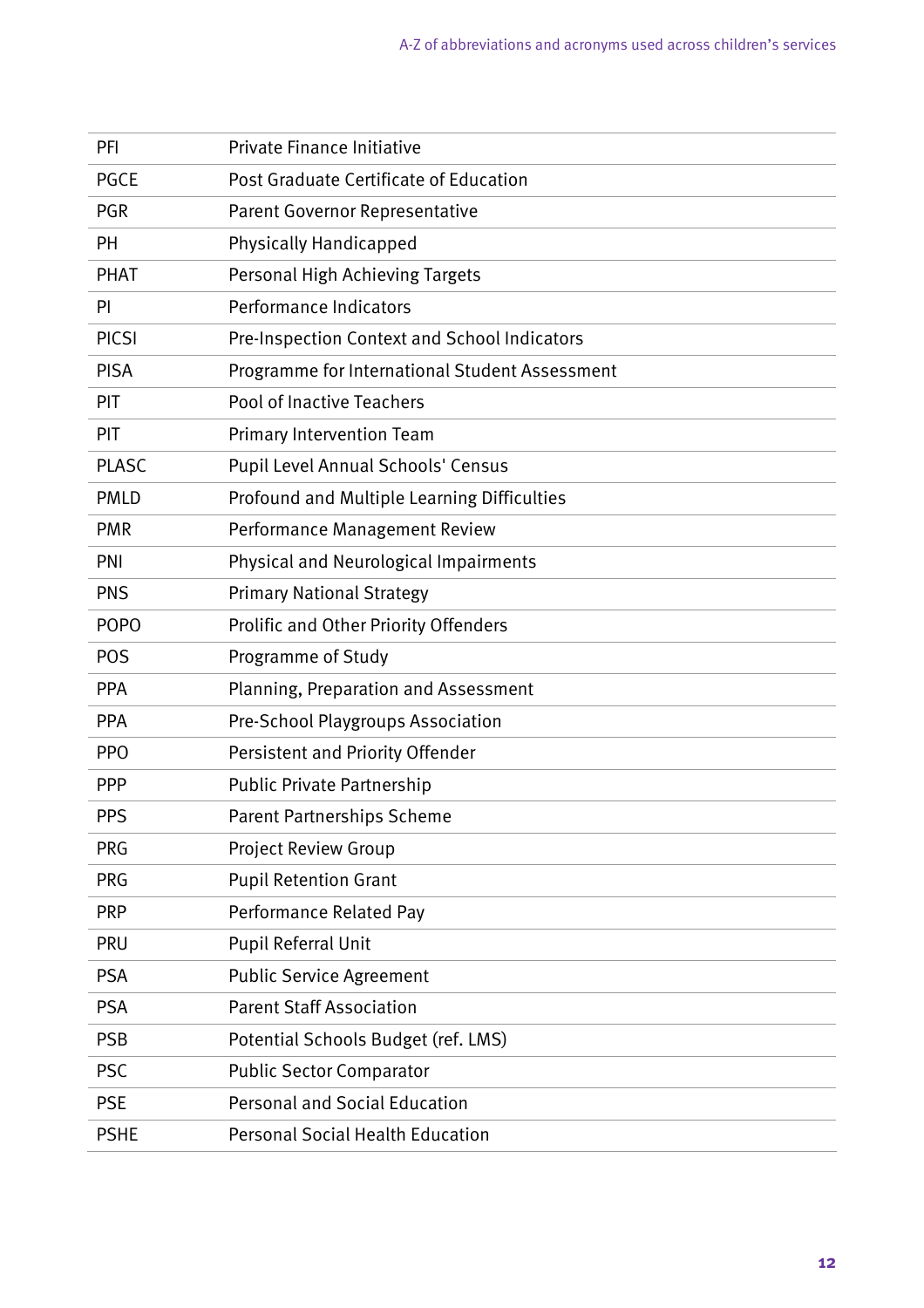| PSI          | <b>Policy Studies Institute</b>                         |
|--------------|---------------------------------------------------------|
| <b>PSI</b>   | Physical & Sensory Impairment                           |
| <b>PSLA</b>  | Pre-School Learning Alliance                            |
| <b>PT</b>    | Part-time                                               |
| <b>PTA</b>   | <b>Parent Teacher Association</b>                       |
| <b>PTR</b>   | <b>Pupil/Teacher Ratio</b>                              |
| Q            |                                                         |
| QA           | <b>Quality Assurance</b>                                |
| QCA          | <b>Qualification and Curriculum Authority</b>           |
| QP           | <b>Quality Protects</b>                                 |
| <b>QTS</b>   | <b>Qualified Teacher Status</b>                         |
| QUANGO       | Quasi-autonomous non-governmental organisation          |
| $\mathbf R$  |                                                         |
| <b>RAISE</b> | Records of Achievement in Secondary Education           |
| <b>RC</b>    | Roman Catholic                                          |
| <b>RE</b>    | <b>Religious Education</b>                              |
| <b>REACH</b> | <b>Records of Achievement</b>                           |
| RI or RgI    | Registered Inspector                                    |
| <b>ROA</b>   | <b>Record of Achievement</b>                            |
| <b>RSA</b>   | Royal Society of Arts                                   |
| <b>RSG</b>   | <b>Revenue Support Grant</b>                            |
| <b>RTA</b>   | <b>Road Traffic Accident</b>                            |
| $\mathsf{S}$ |                                                         |
| <b>SACRE</b> | <b>Standing Advisory Council on Religious Education</b> |
| <b>SATS</b>  | <b>Standard Assessment Test</b>                         |
| <b>SCC</b>   | <b>Schools Causing Concern</b>                          |
| <b>SCD</b>   | <b>Severe Communication Difficulties</b>                |
| <b>SCEA</b>  | Service Children's Education Authority                  |
| <b>SCIE</b>  | Social Care Institute for Excellence                    |
| <b>SCITT</b> | <b>School Centred Initial Teacher Training</b>          |
| <b>SDA</b>   | <b>School Development Advisor</b>                       |
| <b>SDP</b>   | <b>School Development Plan</b>                          |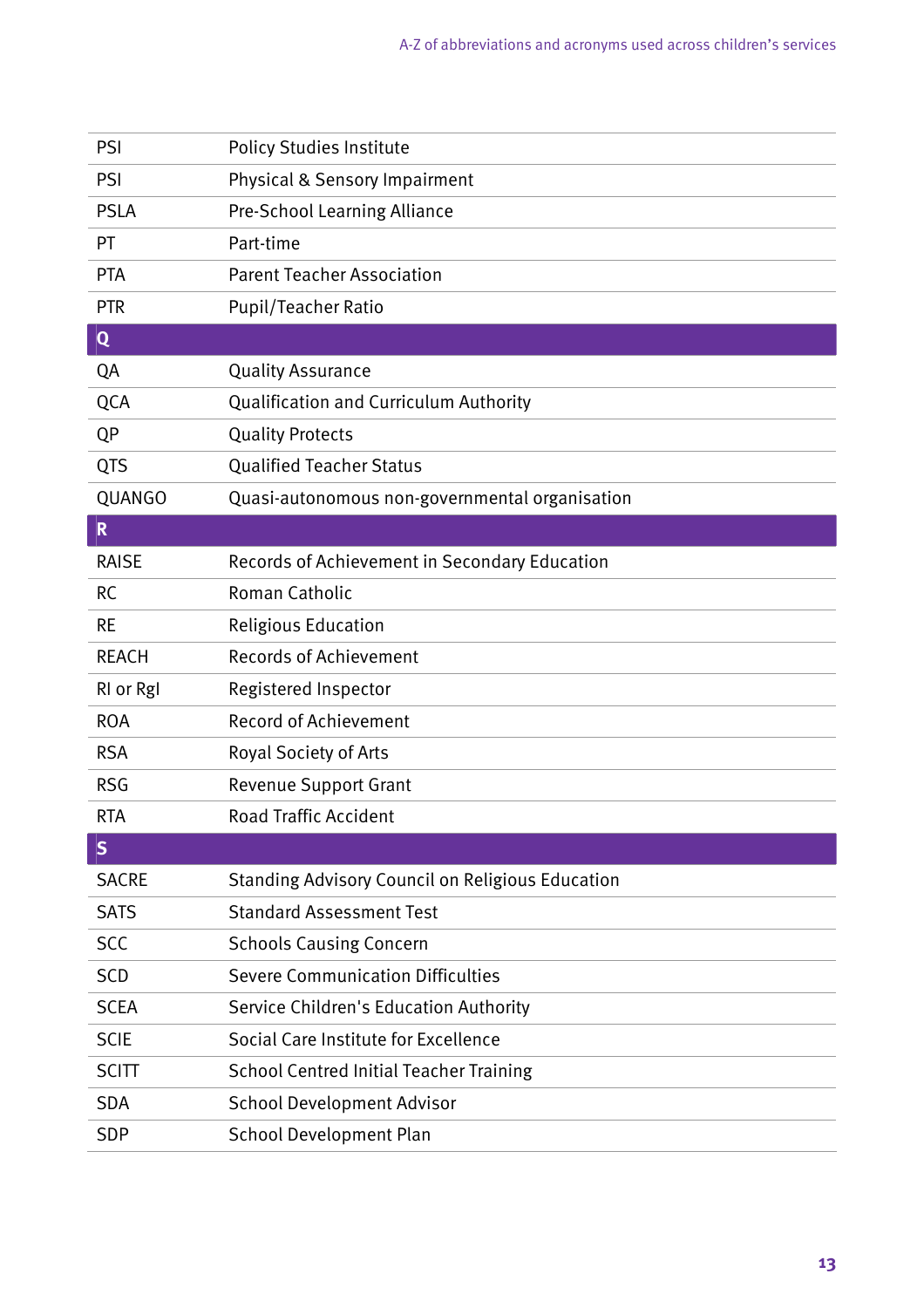| <b>SEN</b>     | <b>Special Educational Needs</b>                             |
|----------------|--------------------------------------------------------------|
| <b>SENaPS</b>  | <b>Special Educational Needs and Psychology Service</b>      |
| <b>SENCO</b>   | <b>Special Educational Needs Coordinator</b>                 |
| <b>SEND</b>    | <b>Special Educational Needs and Disability</b>              |
| <b>SENDA</b>   | Special Educational Needs and Disability Act                 |
| <b>SENDIST</b> | Special Educational Needs and Disability Tribunal            |
| <b>SERPLAN</b> | South East Regional Planning Committee                       |
| <b>SEU</b>     | Social Exclusion Unit (Cabinet Office)                       |
| <b>SEU</b>     | Standards and Effectiveness Unit (DfEE)                      |
| <b>SHA</b>     | <b>Secondary Heads Association</b>                           |
| <b>SHA</b>     | <b>Strategic Health Authority</b>                            |
| <b>SIP</b>     | <b>School Improvement Partner</b>                            |
| <b>SKILL</b>   | National Bureau for Students with Disabilities               |
| <b>SLA</b>     | Service Level Agreement                                      |
| <b>SLA</b>     | <b>School Library Association</b>                            |
| <b>SLD</b>     | <b>Severe Learning Difficulties</b>                          |
| <b>SLS</b>     | <b>School Library Service</b>                                |
| <b>SLT</b>     | <b>Senior Leadership Teams</b>                               |
| <b>SLT</b>     | Speech and Language Therapy                                  |
| <b>SM</b>      | <b>Substance Misuse</b>                                      |
| <b>SMART</b>   | Specific, Measurable, Achievable, Realistic and Time-bounded |
| <b>SMG</b>     | <b>Senior Management Grade</b>                               |
| SMO            | <b>School Medical Officer</b>                                |
| SMSC           | Spiritual, Moral, Social and Cultural development (NC)       |
| <b>SMT</b>     | <b>Senior Management Team</b>                                |
| SN             | <b>Standard Number</b>                                       |
| <b>SNSS</b>    | <b>Special Needs Support Service</b>                         |
| <b>SOC</b>     | <b>Schools Organisation Committee</b>                        |
| <b>SOLACE</b>  | Society of Local Authority Chief Executives                  |
| SOP            | <b>School Organisation Plan</b>                              |
| SpLD           | <b>Specific Learning Difficulties</b>                        |
| <b>SRB</b>     | <b>Single Regeneration Budget</b>                            |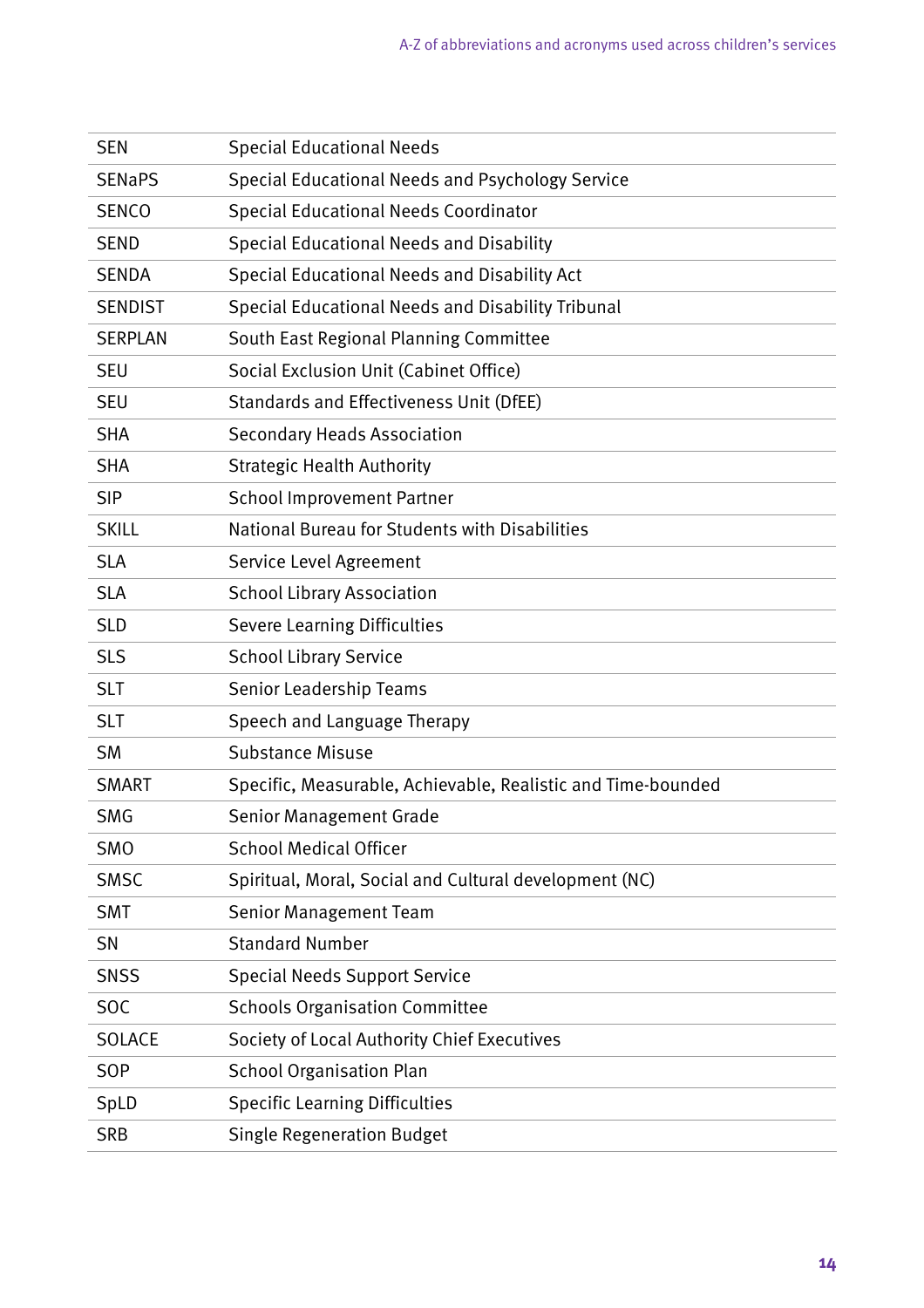| <b>SSA</b>    | <b>Standard Spending Assessment</b>                              |
|---------------|------------------------------------------------------------------|
| <b>SSFA</b>   | <b>School Standards and Framework Act</b>                        |
| <b>SSLSU</b>  | <b>Secondary School Learning Support Unit</b>                    |
| <b>SSR</b>    | Staff to Student Ratio or Student to Staff Ratio                 |
| <b>StARs</b>  | <b>Strategic Area Reviews</b>                                    |
| STI           | <b>Sexually Transmitted Infection</b>                            |
| <b>STPCD</b>  | <b>School Teachers' Pay and Conditions Document</b>              |
| <b>STRB</b>   | <b>School Teachers' Review Body</b>                              |
| T             |                                                                  |
| TA            | <b>Teaching Assistant</b>                                        |
| <b>TACADE</b> | The Advisory Council on Alcohol and Drug Education               |
| <b>TASC</b>   | Teaching as a Second Career                                      |
| <b>TEFL</b>   | Teaching English as a Foreign Language                           |
| <b>TEN</b>    | The Education Network                                            |
| <b>TES</b>    | <b>Times Educational Supplement</b>                              |
| <b>TES</b>    | <b>Traveller Education Service</b>                               |
| <b>TESL</b>   | Teaching English as a second language                            |
| <b>TESOL</b>  | Teaching English to Speakers of Other Languages                  |
| <b>TOPSS</b>  | The Training Organisation for Personal Social Services           |
| ToR           | <b>Terms of Reference</b>                                        |
| <b>TPA</b>    | <b>Teachers Pension Agency</b>                                   |
| <b>TPS</b>    | <b>Teachers Pension Scheme</b>                                   |
| <b>TPU</b>    | <b>Teenage Pregnancy Unit</b>                                    |
| <b>TQM</b>    | <b>Total Quality Management</b>                                  |
| <b>TSS</b>    | <b>Teachers' Superannuation Scheme</b>                           |
| <b>TUPE</b>   | <b>Transfer of Undertaking Protection of Employment</b>          |
| U             |                                                                  |
| U3A           | University of the Third Age                                      |
| <b>UCAS</b>   | University and College Admissions Services                       |
| <b>UCET</b>   | Universities' Council for the education of Teachers              |
| <b>UNESCO</b> | United Nations Educational, Scientific and Cultural Organisation |
| <b>UNISON</b> | The Union for Local Government Employees                         |
| <b>UPN</b>    | Unique Pupil Number                                              |
| <b>URL</b>    | <b>Uniform Resource Locator</b>                                  |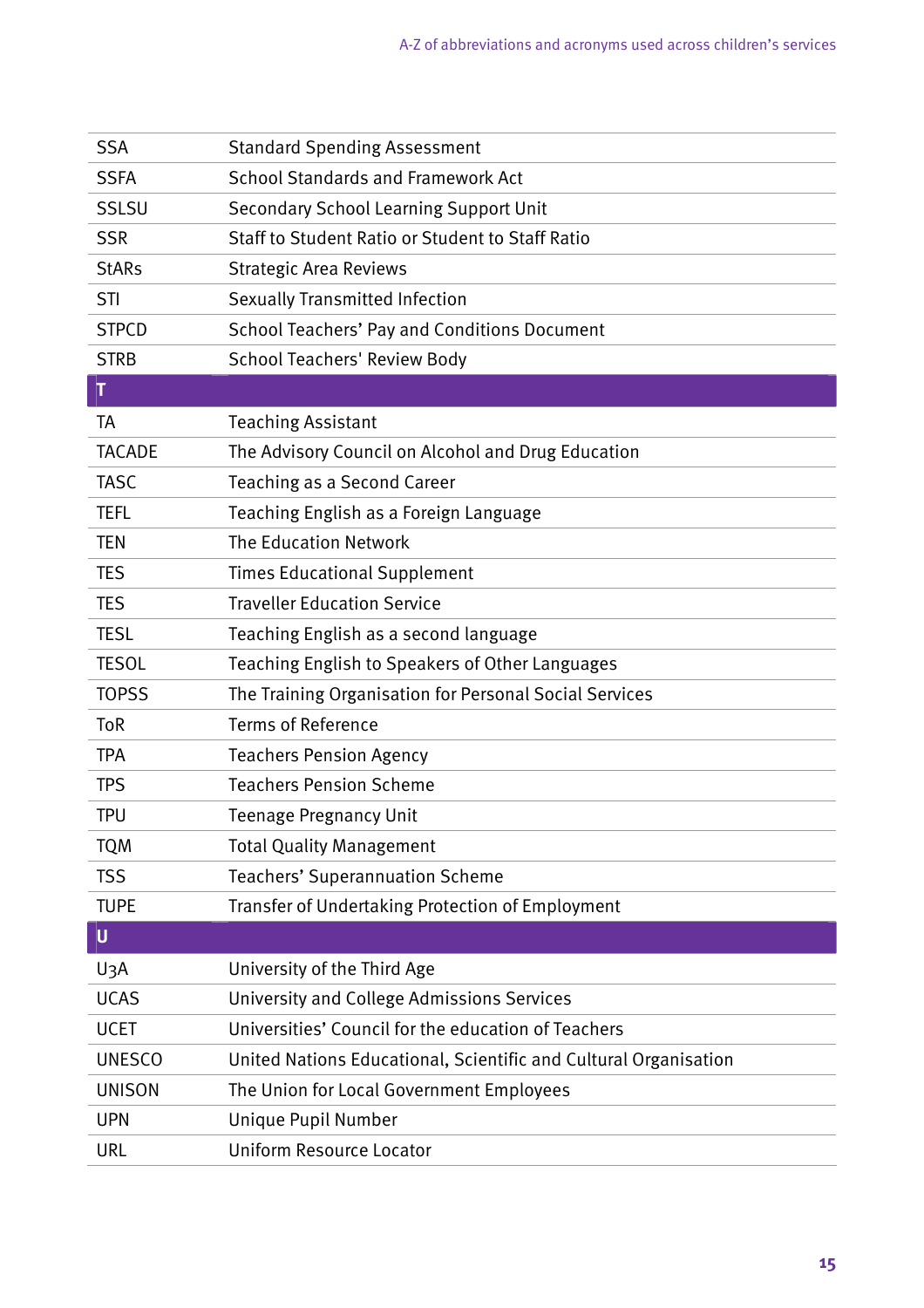| $\mathbf v$ |                                                      |
|-------------|------------------------------------------------------|
| VA          | Value Added                                          |
| VA          | <b>Voluntary Aided</b>                               |
| VC          | <b>Voluntary Controlled</b>                          |
| <b>VCE</b>  | Vocational Certificate of Education (Advanced Level) |
| <b>VCS</b>  | <b>Voluntary and Community Sector</b>                |
| <b>VET</b>  | <b>Vocational Education and Training</b>             |
| <b>VfM</b>  | Value for Money                                      |
| VI          | <b>Visually Impaired</b>                             |
| W           |                                                      |
|             |                                                      |
| WAMG        | <b>Workforce Agreement Monitoring Group</b>          |
| <b>WBL</b>  | <b>Work Based Learning</b>                           |
| <b>WHO</b>  | World Health Organisation                            |
| Y           |                                                      |
| <b>YEA</b>  | <b>Young Essex Assembly</b>                          |
| YJB         | <b>Youth Justice Board</b>                           |
| <b>YOS</b>  | <b>Youth Offenders Service</b>                       |
| <b>YOT</b>  | Youth Offending Team                                 |
| YP          | <b>Young People</b>                                  |